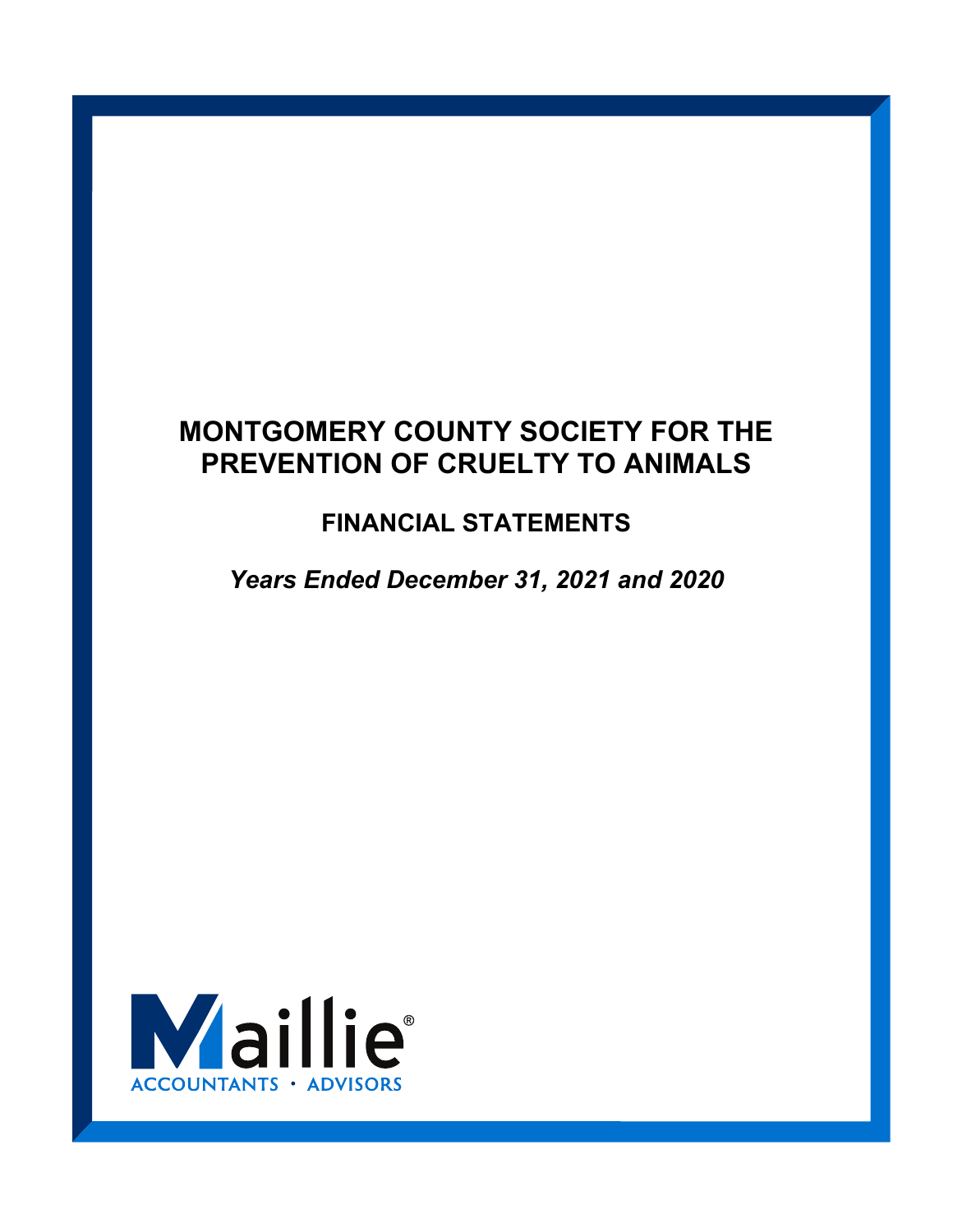## **MONTGOMERY COUNTY SOCIETY FOR THE PREVENTION OF CRUELTY TO ANIMALS**  TABLE OF CONTENTS

YEARS ENDED DECEMBER 31, 2021 AND 2020

|                                          | Page           |
|------------------------------------------|----------------|
| <b>Independent Auditors' Report</b>      | 1              |
| <b>Financial Statements</b>              |                |
| <b>Statements of Financial Position</b>  | 3              |
| <b>Statements of Activities</b>          | 4              |
| <b>Statements of Functional Expenses</b> | 5              |
| <b>Statements of Cash Flows</b>          | 6              |
| <b>Notes to Financial Statements</b>     | $\overline{7}$ |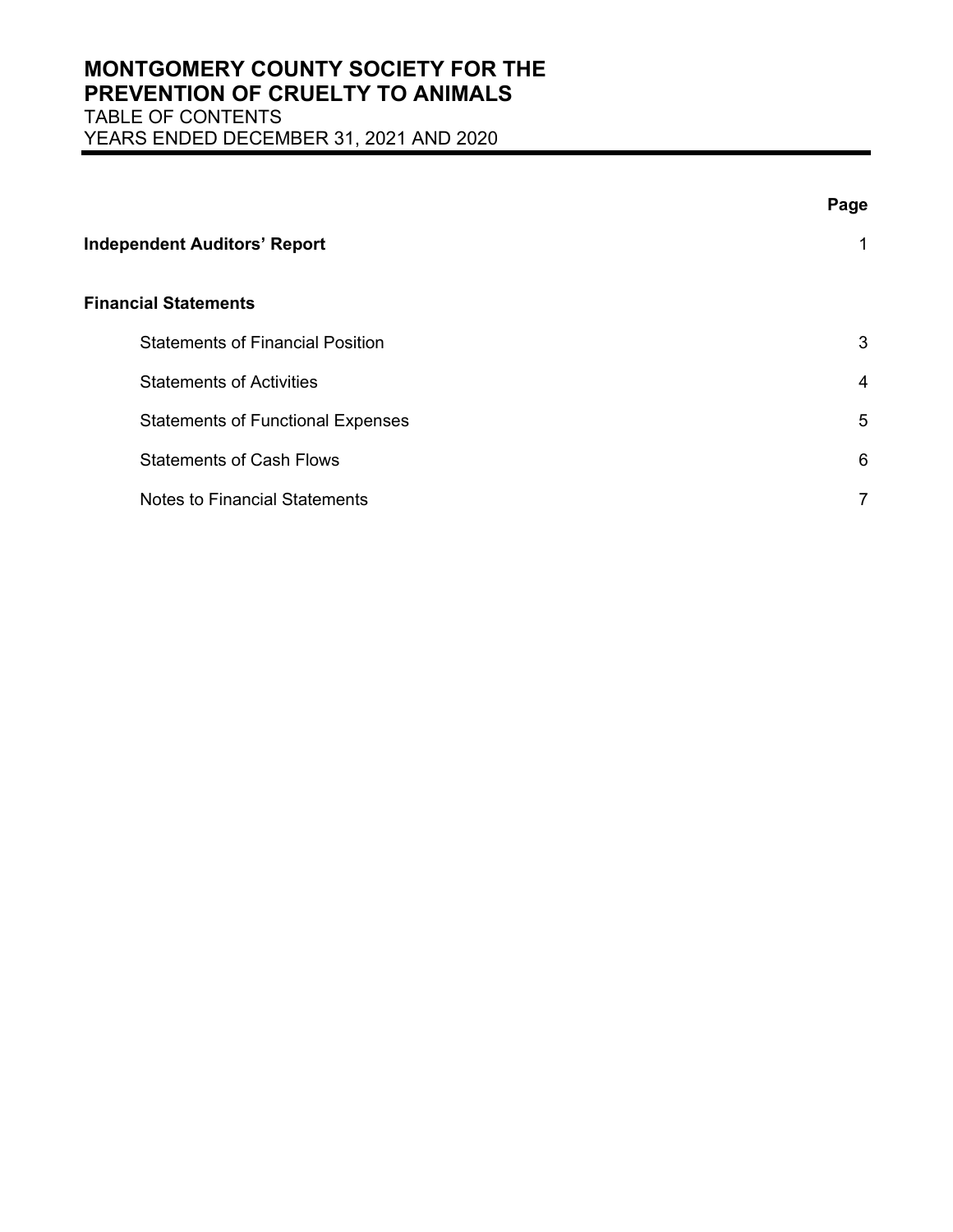

*Independent Auditors' Report* 

To the Board of Directors Montgomery County Society for the Prevention of Cruelty to Animals Conshohocken, Pennsylvania

## *Opinion*

We have audited the accompanying financial statements of the Montgomery County Society for the Prevention of Cruelty to Animals (a nonprofit organization), which comprise the statements of financial position as of December 31, 2021 and 2020, and the related statements of activities, functional expenses and cash flows for the years then ended, and the related notes to the financial statements.

In our opinion, the accompanying financial statements present fairly, in all material respects, the financial position of Montgomery County Society for the Prevention of Cruelty to Animals as of December 31, 2021 and 2020, and the changes in its net assets and its cash flows for the years then ended in accordance with the accounting principles generally accepted in the United States of America.

## *Basis for Opinion*

We conducted our audits in accordance with auditing standards generally accepted in the United States of America (GAAS). Our responsibilities under those standards are further described in the Auditor's Responsibilities for the Audit of the Financial Statements section of our report. We are required to be independent of Montgomery County Society for the Prevention of Cruelty to Animals and to meet our other ethical responsibilities, in accordance with the relevant ethical requirements relating to our audits. We believe that the audit evidence we have obtained is sufficient and appropriate to provide a basis for our audit opinion.

## *Management's Responsibility for the Financial Statements*

Management is responsible for the preparation and fair presentation of these financial statements in accordance with accounting principles generally accepted in the United States of America; this includes the design, implementation, and maintenance of internal control relevant to the preparation and fair presentation of financial statements that are free from material misstatement, whether due to fraud or error.

In preparing the financial statements, management is required to evaluate whether there are conditions or events, considered in the aggregate, that raise substantial doubt about Montgomery County Society for the Prevention of Cruelty to Animals' ability to continue as a going concern for one year after the date that the financial statements are issued.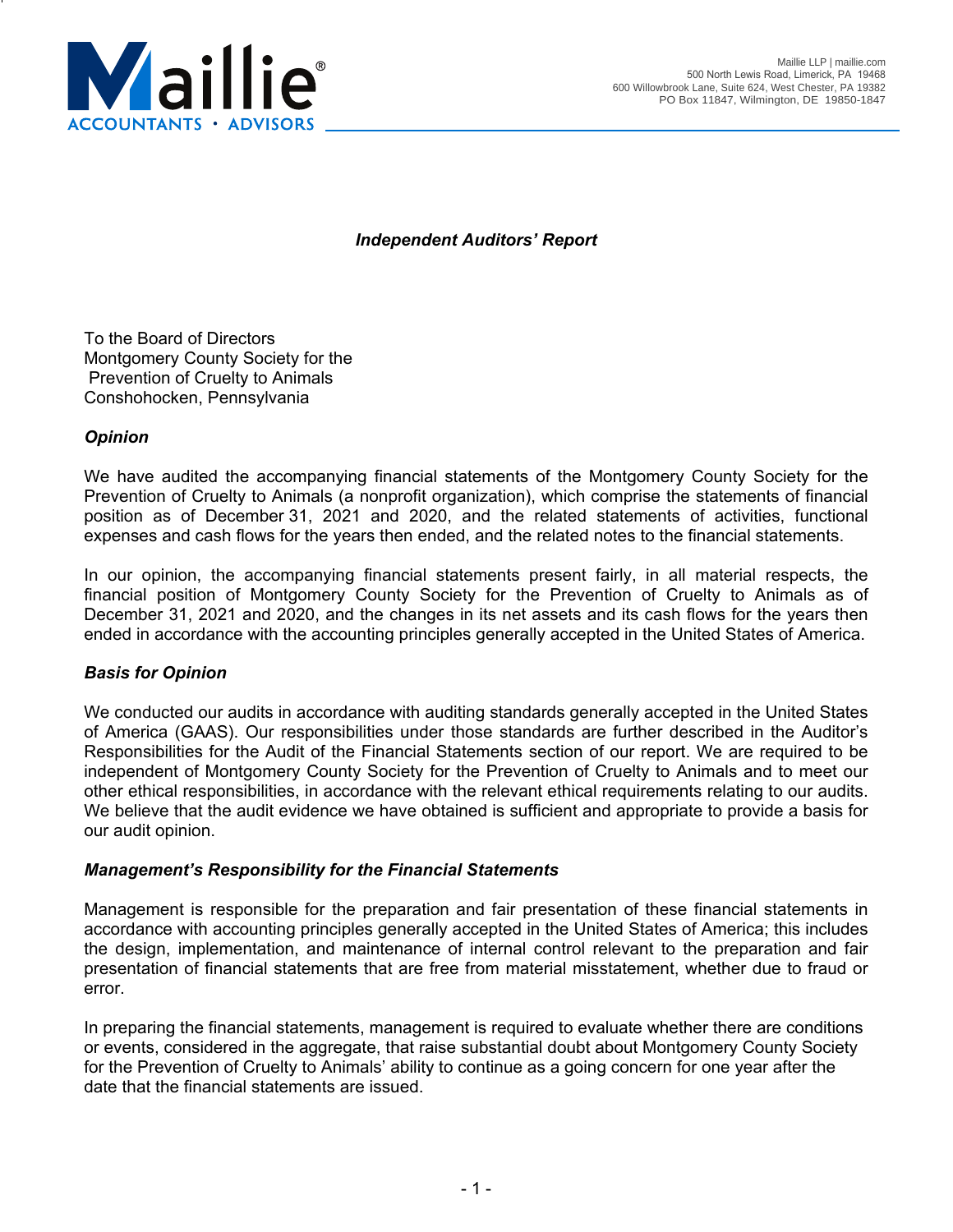## *Auditors' Responsibility*

Our objectives are to obtain reasonable assurance about whether the financial statements as a whole are free from material misstatement, whether due to fraud or error, and to issue an auditor's report that includes our opinion. Reasonable assurance is a high level of assurance but is not absolute assurance and therefore is not a guarantee that an audit conducted in accordance with GAAS will always detect a material misstatement when it exists. The risk of not detecting a material misstatement resulting from fraud is higher than for one resulting in error, as fraud may involve collusion, forgery, intentional omissions, misrepresentations, or the override of internal control. Misstatements are considered material if there is a substantial likelihood that, individually or in the aggregate, they would influence the judgement made by a reasonable user based on the financial statements.

In performing an audit in accordance with GAAS we:

- Exercise professional judgement and maintain professional skepticism throughout the audit.
- Identify and assess the risks of material misstatement of the financial statements, whether due to fraud or error, and design and perform procedures responsive to those risks. Such procedures include examining, on a test basis, evidence regarding the amounts and disclosures in the financial statements.
- Obtain an understanding of internal control relevant to the audit in order to design audit procedures that are appropriate in the circumstances, but not for the purpose of expressing an opinion on the effectiveness of Montgomery County Society for the Prevention of Cruelty to Animals' internal control. Accordingly, no such opinion is expressed.
- Evaluate the appropriateness of accounting policies used and the reasonableness of significant accounting estimates made by management, as well as evaluate the overall presentation of the financial statements.
- Conclude whether, in our judgement, there are conditions or events, considered in the aggregate, that raise substantial doubt about Montgomery County Society for the Prevention of Cruelty to Animals' ability to continue as a going concern for a reasonable period of time.

We are required to communicate with those charged with governance regarding, among other matters, the planned scope and timing of the audit, significant audit findings, and certain internal control-related matters that we identified during the audit.

### *Emphasis of Matter*

As discussed in Note G, the spread of the COVID-19 coronavirus is affecting the United States and global economies and may have an impact on Montgomery County Society for the Prevention of Cruelty to Animals' operational and financial performance. At this point, Montgomery County Society for the Prevention of Cruelty to Animal cannot reasonably estimate the future impact on its operations or financial results. Our opinion is not modified with respect to this matter.

Maillie LLP

Limerick, Pennsylvania April 21, 2022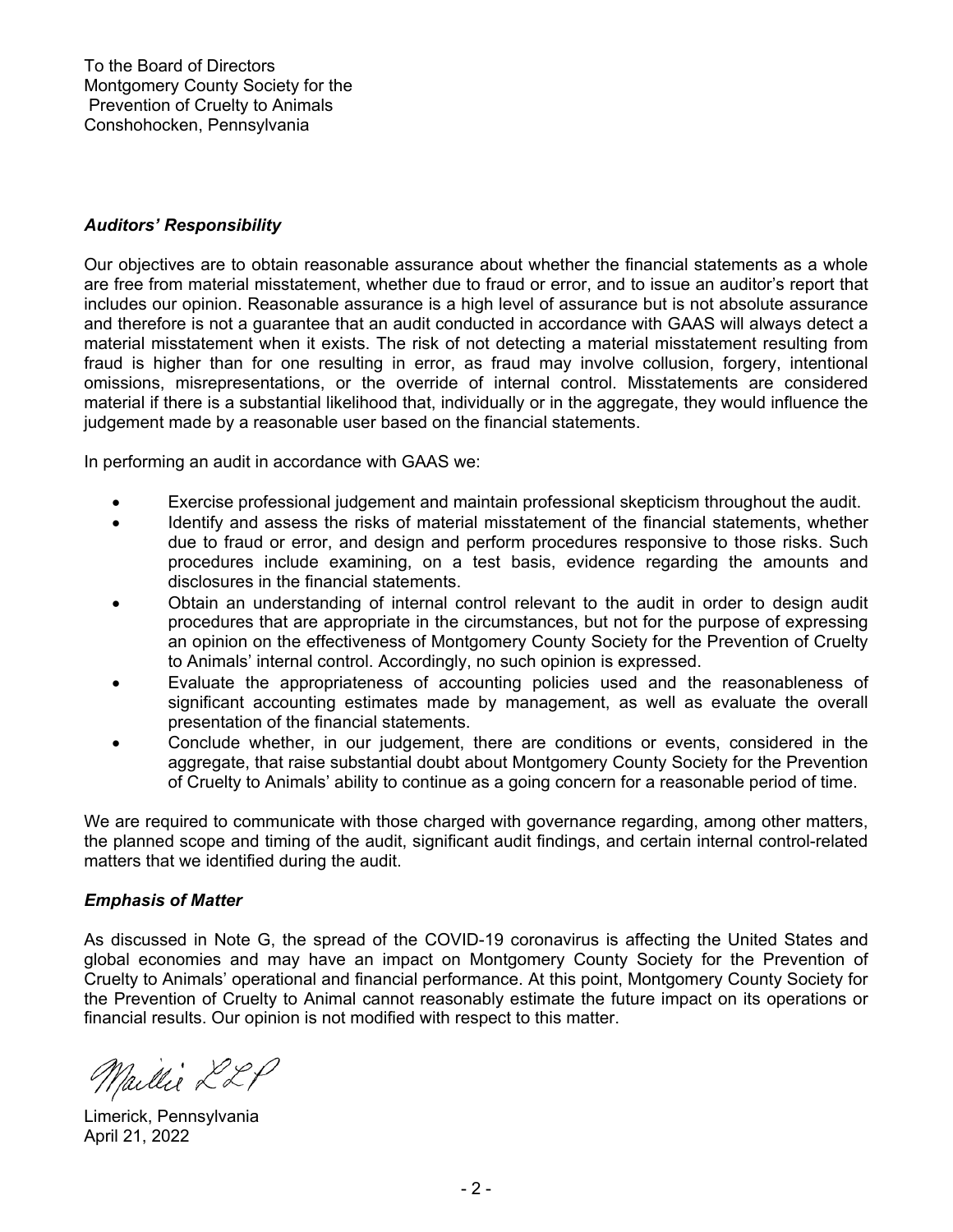STATEMENTS OF FINANCIAL POSITION

DECEMBER 31, 2021 AND 2020

|                                         | 2021            | 2020             |
|-----------------------------------------|-----------------|------------------|
| <b>ASSETS</b>                           |                 |                  |
| <b>CURRENT ASSETS</b>                   |                 |                  |
| Cash                                    | \$<br>2,065,968 | \$<br>1,960,859  |
| Investments                             | 58,866,333      | 51,801,310       |
| <b>TOTAL CASH AND INVESTMENTS</b>       | 60,932,301      | 53,762,169       |
| Inventories                             | 40,285          | 37,523           |
| Prepaid expenses                        | 32,686          | 33,583           |
| Accrued income                          | 72,686          | 5,560            |
| Bequest receivable                      | 172,500         | 250,000          |
| <b>TOTAL CURRENT ASSETS</b>             | 61,250,458      | 54,088,835       |
|                                         |                 |                  |
| LAND, BUILDINGS AND EQUIPMENT, net      | 1,627,677       | 1,721,755        |
| <b>TOTAL ASSETS</b>                     | \$ 62,878,135   | \$<br>55,810,590 |
| <b>LIABILITIES AND NET ASSETS</b>       |                 |                  |
|                                         |                 |                  |
| <b>CURRENT LIABILITIES</b>              |                 |                  |
| Accounts payable                        | \$<br>37,349    | \$<br>40,909     |
| Accrued payroll and payroll taxes       | 20,963          | 19,818           |
| <b>TOTAL CURRENT LIABILITIES</b>        | 58,312          | 60,727           |
|                                         |                 |                  |
| <b>NET ASSETS</b>                       |                 |                  |
| Without donor restrictions              | 61,806,306      | 54,777,277       |
| With donor restrictions                 | 1,013,517       | 972,586          |
| <b>TOTAL NET ASSETS</b>                 | 62,819,823      | 55,749,863       |
| <b>TOTAL LIABILITIES AND NET ASSETS</b> | 62,878,135      | \$<br>55,810,590 |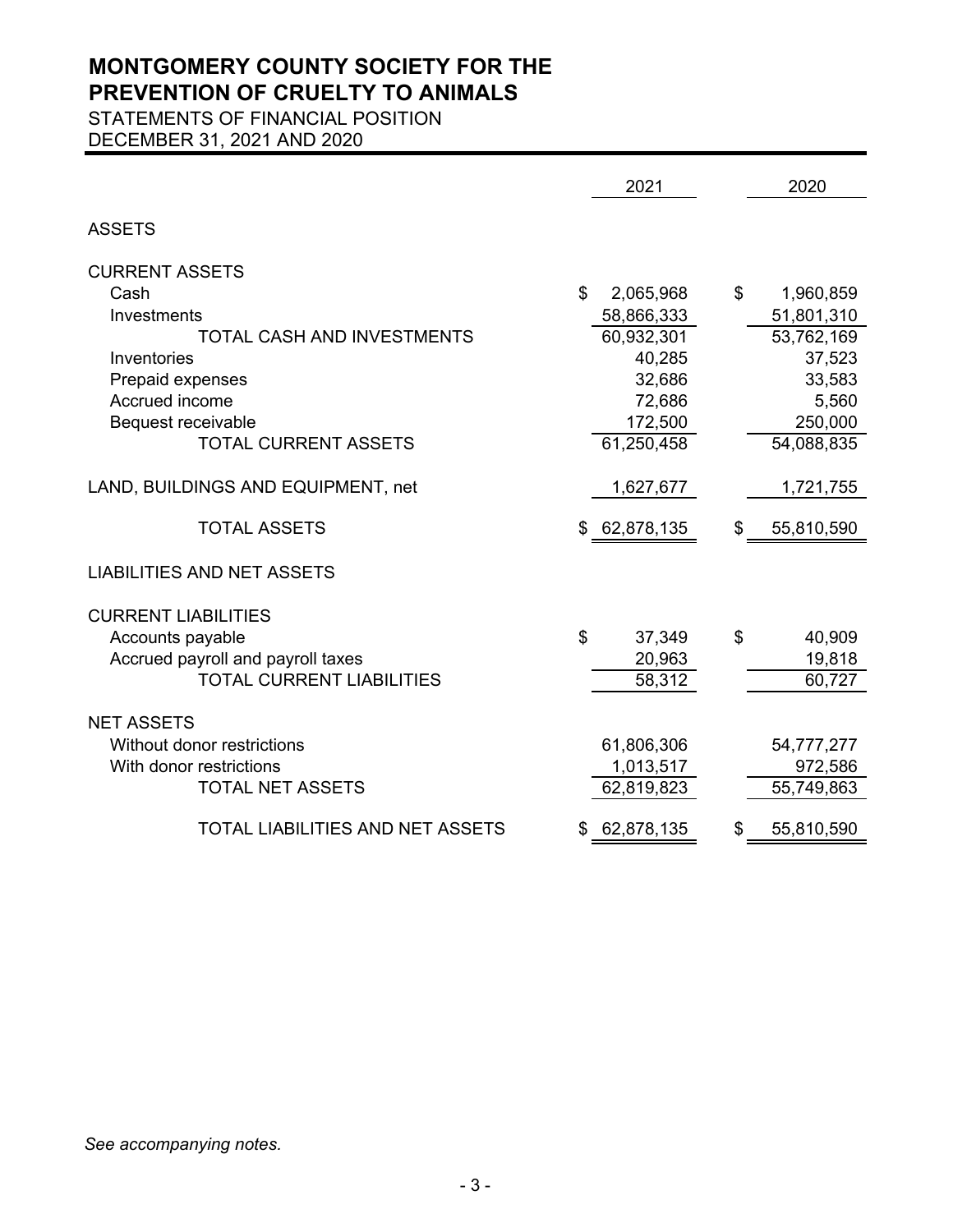STATEMENTS OF ACTIVITIES

YEARS ENDED DECEMBER 31, 2021 AND 2020

|                                       | 2021             | 2020             |
|---------------------------------------|------------------|------------------|
| NET ASSETS WITHOUT DONOR RESTRICTIONS |                  |                  |
| Support and revenue                   |                  |                  |
| Shelter operations                    |                  |                  |
| Small animals                         | \$<br>63,977     | \$<br>56,512     |
| Adoptions                             | 44,785           | 35,536           |
| Resale items                          | 17,091           | 13,084           |
| Other operating revenue               | 469,246          | 339,609          |
| Public support                        |                  |                  |
| Memberships                           | 132,633          | 129,920          |
| Fall appeal                           | 120,247          | 82,373           |
| Miscellaneous donations               | 113,484          | 57,625           |
| <b>Estates and donations</b>          | 1,078,709        | 1,458,042        |
| Municipal appropriations              |                  | 7,630            |
| Net investment income                 | 7,361,533        | 4,517,502        |
| TOTAL SUPPORT AND REVENUE             | 9,401,705        | 6,697,833        |
| Operating expenses                    |                  |                  |
| Program services                      | 1,872,820        | 1,880,962        |
| Management and general                | 485,059          | 479,625          |
| Fundraising                           | 14,797           | 31,061           |
| <b>TOTAL OPERATING EXPENSES</b>       | 2,372,676        | 2,391,648        |
| CHANGE IN NET ASSETS WITHOUT          |                  |                  |
| <b>DONOR RESTRICTIONS</b>             | 7,029,029        | 4,306,185        |
| NET ASSETS WITH DONOR RESTRICTIONS    |                  |                  |
|                                       |                  |                  |
| Net investment income                 | 40,931           | 49,063           |
| CHANGE IN NET ASSETS WITH             |                  |                  |
| <b>DONOR RESTRICTIONS</b>             | 40,931           | 49,063           |
| <b>CHANGE IN NET ASSETS</b>           | 7,069,960        | 4,355,248        |
| NET ASSETS AT BEGINNING OF YEAR       | 55,749,863       | 51,394,615       |
| NET ASSETS AT END OF YEAR             | \$<br>62,819,823 | \$<br>55,749,863 |

*See accompanying notes.*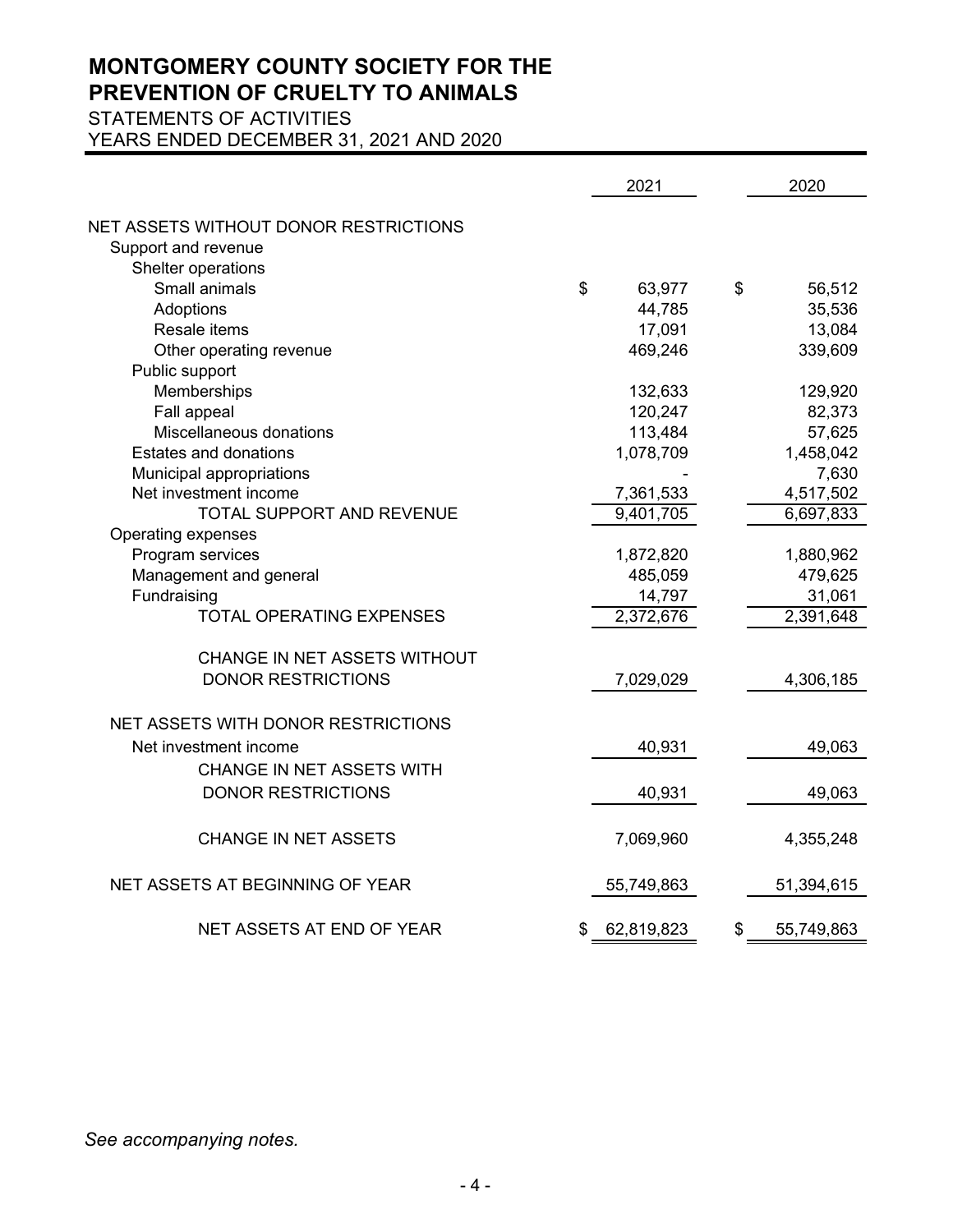STATEMENTS OF FUNCTIONAL EXPENSES YEARS ENDED DECEMBER 31, 2021 AND 2020

|                                | 2021 |           |    |             |    |             |    |               |
|--------------------------------|------|-----------|----|-------------|----|-------------|----|---------------|
|                                |      | Program   |    | Management  |    |             |    |               |
|                                |      | Services  |    | and General |    | Fundraising |    | <b>Totals</b> |
| <b>FUNCTIONAL EXPENSES</b>     |      |           |    |             |    |             |    |               |
| Salaries, officers             | \$   | 6,736     | \$ | 217,793     | \$ |             | \$ | 224,529       |
| <b>Salaries</b>                |      | 930,438   |    | 103,382     |    |             |    | 1,033,820     |
| Employee benefits              |      | 165,548   |    | 18,394      |    |             |    | 183,942       |
| Payroll taxes                  |      | 99,675    |    | 11,075      |    |             |    | 110,750       |
| Accounting fees                |      |           |    | 24,691      |    |             |    | 24,691        |
| Legal and professional fees    |      |           |    | 5,283       |    |             |    | 5,283         |
| Office                         |      | 7,107     |    | 7,108       |    |             |    | 14,215        |
| Telephone                      |      | 9,757     |    | 9,758       |    |             |    | 19,515        |
| Occupancy                      |      | 321,910   |    | 56,808      |    |             |    | 378,718       |
| Training expenses              |      | 662       |    |             |    |             |    | 662           |
| Depreciation                   |      | 93,083    |    | 16,426      |    |             |    | 109,509       |
| Shelter                        |      | 68,870    |    |             |    |             |    | 68,870        |
| Veterinarian                   |      | 109,982   |    |             |    |             |    | 109,982       |
| Residence and horse farm       |      | 13,339    |    |             |    |             |    | 13,339        |
| Publicity and humane education |      | 33,152    |    |             |    |             |    | 33,152        |
| <b>Miscellaneous</b>           |      |           |    | 5,983       |    |             |    | 5,983         |
| Fundraising expenses           |      |           |    |             |    | 14,797      |    | 14,797        |
| Resale items                   |      | 4,204     |    |             |    |             |    | 4,204         |
| Vehicle expenses               |      | 8,357     |    | 8,358       |    |             |    | 16,715        |
| <b>TOTAL FUNCTIONAL</b>        |      |           |    |             |    |             |    |               |
| <b>EXPENSES</b>                | S    | 1,872,820 | \$ | 485,059     | \$ | 14,797      | \$ | 2,372,676     |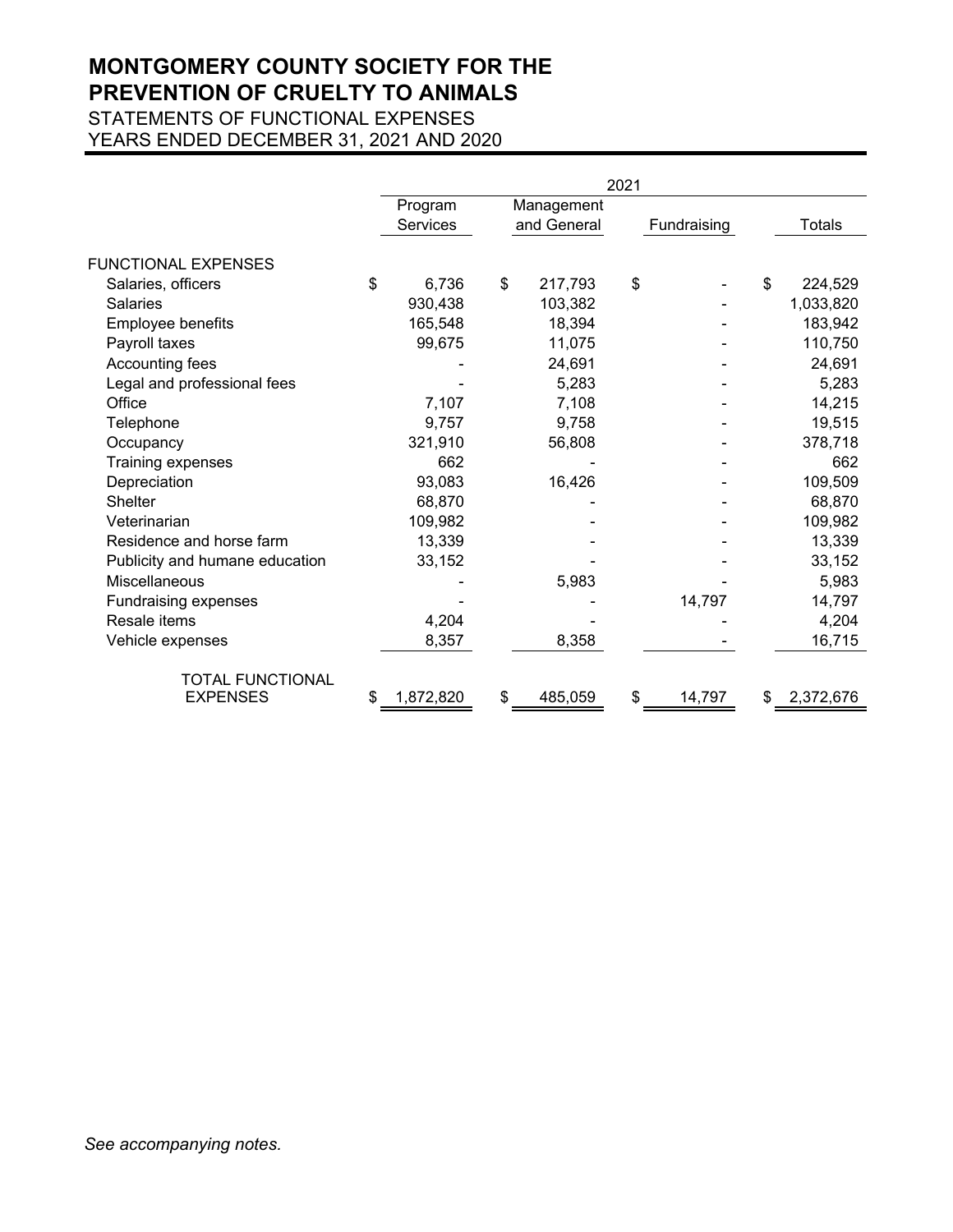| 2020            |    |             |    |             |    |               |  |  |  |
|-----------------|----|-------------|----|-------------|----|---------------|--|--|--|
| Program         |    | Management  |    |             |    |               |  |  |  |
| Services        |    | and General |    | Fundraising |    | <b>Totals</b> |  |  |  |
|                 |    |             |    |             |    |               |  |  |  |
|                 |    |             |    |             |    |               |  |  |  |
| \$<br>6,678     | \$ | 215,900     | \$ |             | \$ | 222,578       |  |  |  |
| 926,196         |    | 102,911     |    |             |    | 1,029,107     |  |  |  |
| 244,463         |    | 27,163      |    |             |    | 271,626       |  |  |  |
| 82,009          |    | 9,112       |    |             |    | 91,121        |  |  |  |
|                 |    | 18,578      |    |             |    | 18,578        |  |  |  |
|                 |    | 10,819      |    |             |    | 10,819        |  |  |  |
| 8,503           |    | 8,503       |    |             |    | 17,006        |  |  |  |
| 8,736           |    | 8,736       |    |             |    | 17,472        |  |  |  |
| 302,682         |    | 53,415      |    |             |    | 356,097       |  |  |  |
| 1,591           |    |             |    |             |    | 1,591         |  |  |  |
| 88,862          |    | 15,682      |    |             |    | 104,544       |  |  |  |
| 60,448          |    |             |    |             |    | 60,448        |  |  |  |
| 94,463          |    |             |    |             |    | 94,463        |  |  |  |
| 30,314          |    |             |    |             |    | 30,314        |  |  |  |
| 19,675          |    |             |    |             |    | 19,675        |  |  |  |
|                 |    | 3,319       |    |             |    | 3,243         |  |  |  |
|                 |    |             |    | 31,061      |    | 31,061        |  |  |  |
| 855             |    |             |    |             |    | 855           |  |  |  |
| 5,487           |    | 5,487       |    |             |    | 10,974        |  |  |  |
|                 |    |             |    |             |    |               |  |  |  |
|                 |    |             |    |             |    |               |  |  |  |
| \$<br>1,880,962 | \$ | 479,625     | \$ | 31,061      | \$ | 2,391,648     |  |  |  |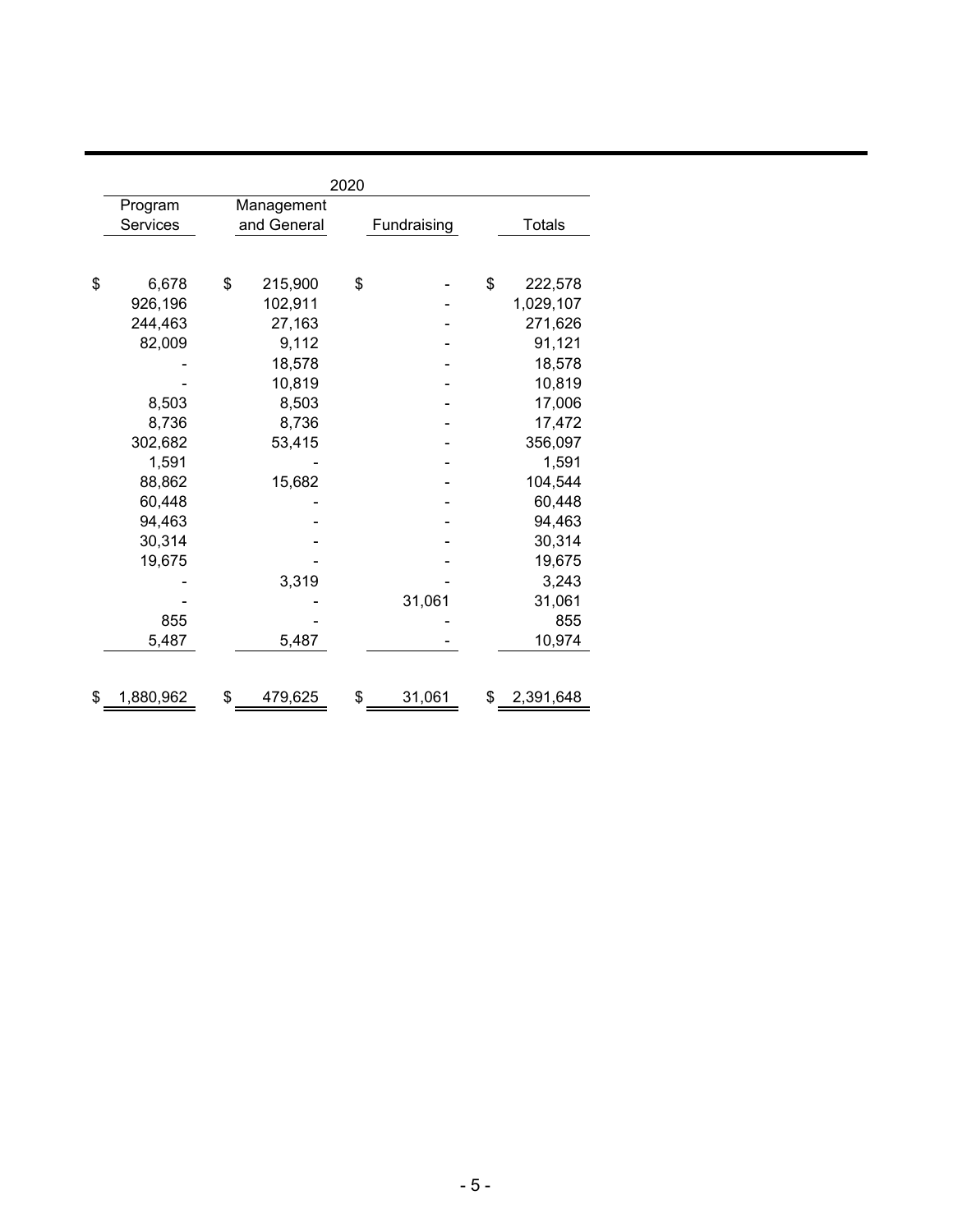STATEMENTS OF CASH FLOWS

YEARS ENDED DECEMBER 31, 2021 AND 2020

|                                                      | 2021            | 2020            |
|------------------------------------------------------|-----------------|-----------------|
| CASH FLOWS FROM OPERATING ACTIVITIES                 |                 |                 |
| Change in net assets                                 | \$<br>7,069,960 | \$<br>4,355,248 |
| Adjustments to reconcile change in net assets to net |                 |                 |
| cash provided by operating activities                |                 |                 |
| Depreciation                                         | 109,509         | 104,544         |
|                                                      | (3,636,786)     | (824, 181)      |
| Realized gain on investments                         |                 |                 |
| Unrealized gain on investments                       | (3, 161, 319)   | (3,237,300)     |
| (Increase) decrease in                               |                 |                 |
| Inventories                                          | (2,762)         | (476)           |
| Prepaid expenses                                     | 897             | 10,272          |
| Accrued income                                       | (67, 126)       | (5,560)         |
| Bequest receivable                                   | 77,500          | (250,000)       |
| Increase (decrease) in                               |                 |                 |
| Accounts payable                                     | (3,560)         | (27, 798)       |
| Accrued payroll and payroll taxes                    | 1,145           | (27, 033)       |
| <b>NET CASH PROVIDED BY</b>                          |                 |                 |
| OPERATING ACTIVITIES                                 | 387,458         | 97,716          |
| CASH FLOWS FROM INVESTING ACTIVITIES                 |                 |                 |
| Purchase of investments                              | (4,648,505)     | (5,988,229)     |
| Sale of investments                                  | 4,381,587       | 7,027,112       |
| Sale of equipment and building improvements          | (15, 431)       | (30, 889)       |
| NET CASH PROVIDED (USED) BY                          |                 |                 |
| <b>INVESTING ACTIVITIES</b>                          | (282, 349)      | 1,007,994       |
|                                                      |                 |                 |
| <b>NET INCREASE IN CASH</b>                          | 105,109         | 1,105,710       |
| CASH AT BEGINNING OF YEAR                            |                 |                 |
|                                                      | 1,960,859       | 855,149         |
| CASH AT END OF YEAR                                  | \$<br>2,065,968 | \$<br>1,960,859 |

*See accompanying notes.*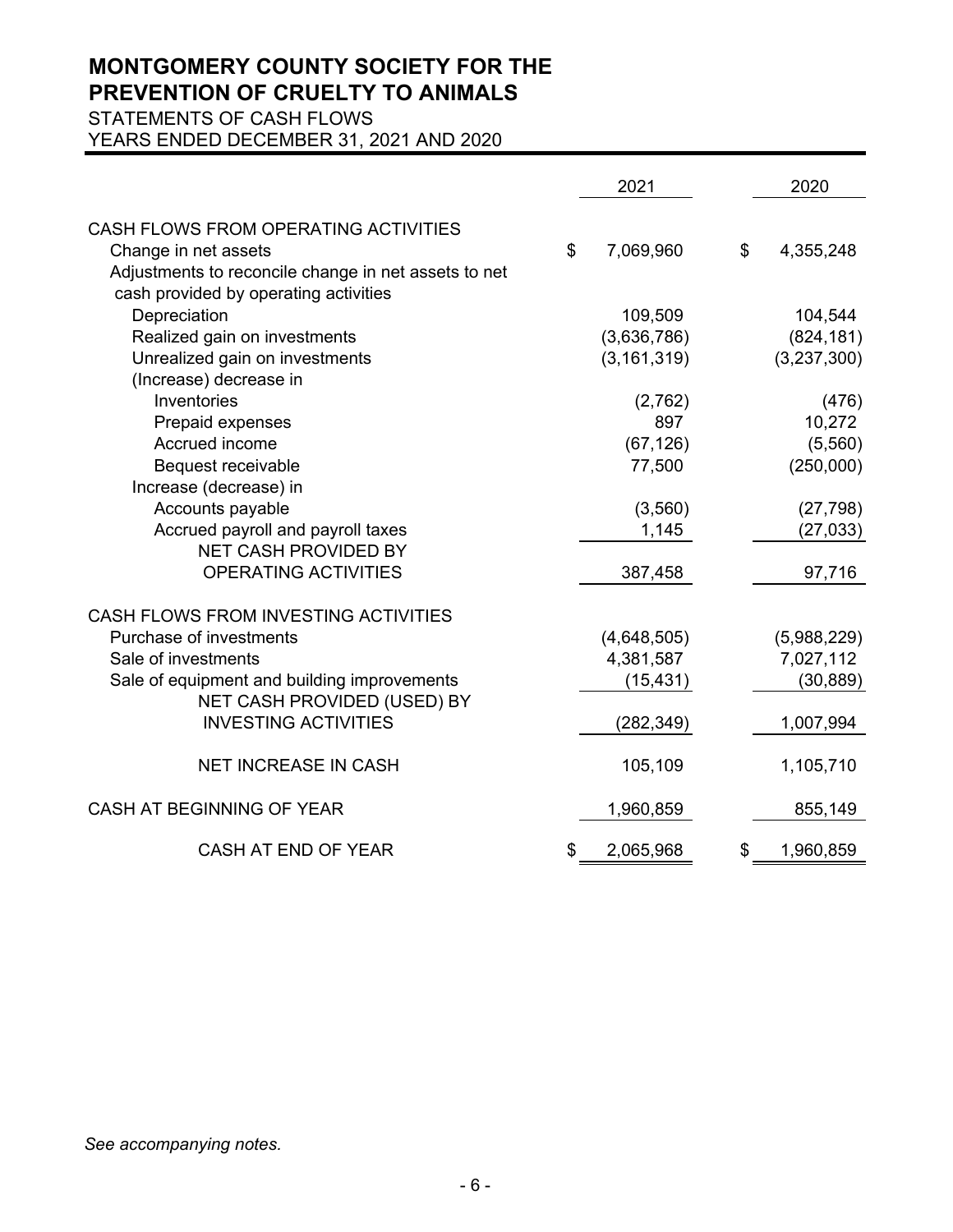### *Nature of Organization*

The Montgomery County Society for the Prevention of Cruelty to Animals (the "Society") is a nonprofit organization located in Montgomery County. The objectives of the Society are to support and maintain one or more shelters and staff for the humane housing of stray, unwanted, or abused animals; to procure safe and caring homes for the animals by all appropriate means; to promote humane education by all appropriate means; to maintain a clinic for the health of the animals and population control; to provide effective measures for the prevention of cruelty to animals; and for the enforcement of all laws enacted for the protection of all animals within its corporate limits.

## *Use of Estimates*

The preparation of financial statements in conformity with accounting principles generally accepted in the United States of America requires management to make estimates and assumptions that affect certain reported amounts and disclosures. Accordingly, actual results could differ from those estimates.

## *Functional Allocation of Expenses*

Expenses are summarized and categorized based upon their functional allocation as either program or supporting services. Specific expenses that are readily identifiable to a single program or activity are charged directly to that function. Certain categories of expenses are attributable to more than one program or supporting function. Therefore, these expenses require allocation on a reasonable basis that is consistently applied. The expenses that are allocated include depreciation and occupancy costs, which are allocated on a square footage basis, as well as salaries and employee benefits which are allocated based on estimated time.

### *Basis of Accounting*

The financial statements are presented on an accrual basis, whereby revenues are recognized when earned and expenses when incurred.

### *Tax-Exempt Status*

The Society has been granted exemption from federal income taxes under the provisions of Section 501(c)(3) of the Internal Revenue Code. The Association takes the position that it has no net income derived from unrelated business activities and believes it has appropriate support for any tax positions taken and, as such, does not have any uncertain tax positions that are material to the financial statements.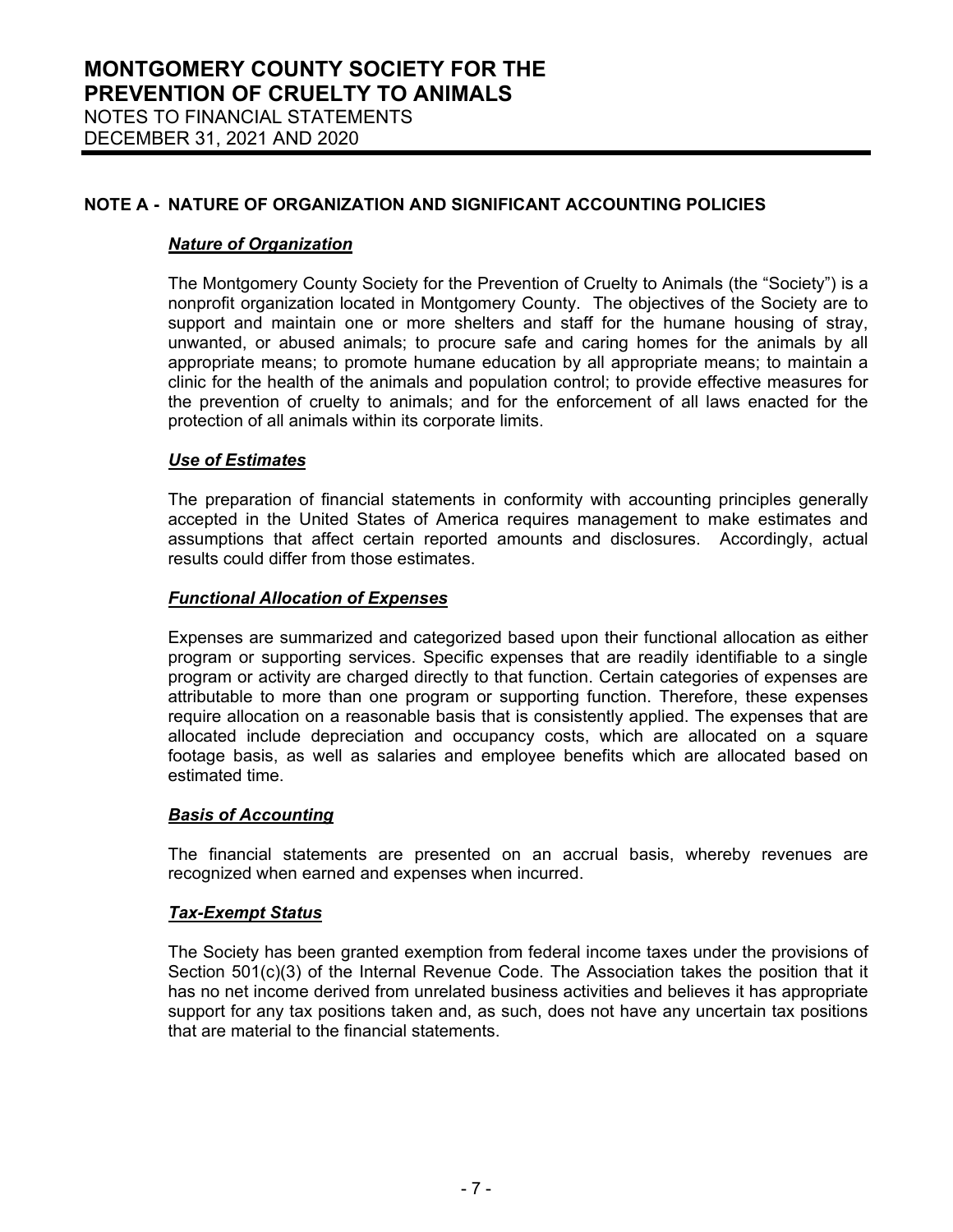#### *Contributions*

In accordance with FASB ASC 958-605, unconditional contributions are recognized immediately and classified as either net assets with donor restrictions or net assets without donor restrictions. Conditional contributions received are accounted for as a liability or are unrecognized initially, that is, until the barriers to entitlement are overcome, at which point the transaction is recognized as unconditional and classified as either net assets with restrictions or net assets without restrictions.

#### *Revenue Recognition*

Shelter and veterinary service fee revenues and retail sales are primarily recognized at the time products or services are delivered. Revenues are derived based on consideration specified in a contract with a customer. The Society's principal activities resulting in contracts with customers include retail operation sales, adoption fees, and benefits received from members and contributors.

(i) Retail Operation Sales

The performance obligation related to the retail operation sales is to provide the customer with the goods purchased. The transaction price is the stated retail price. The Society recognizes revenue from retail sales in the periods the goods or services are provided.

(ii) Adoption Fees

The performance obligation related to adoption fees is to provide the customer with the animal purchased. The transaction price is the set adoption fee based on the animal type. The Society recognizes revenue from adoption fees in the periods the animal is provided.

(iii) Memberships

Membership dues are based on fixed rate schedules at the beginning of the membership year and are nonrefundable. Membership dues comprise of an exchange element based upon the benefits provided to a member and a contribution element for the portion of the membership dues received in excess of the member benefits. The Society determines the value of the membership benefits bases on the fair value of the benefits. The Society recognized revenue upon receipt or commitment of the entire value of the membership since there is not a significant variance in revenue recognized between recording membership revenue upon receipt as compared to recognizing revenues on a pro rata basis over the membership period. Because the benefits received from memberships have an original expected duration of one year or less, the Society has elected the practical expedient and not disclosed the value of unsatisfied performance obligations and expected timing for completion to these revenues.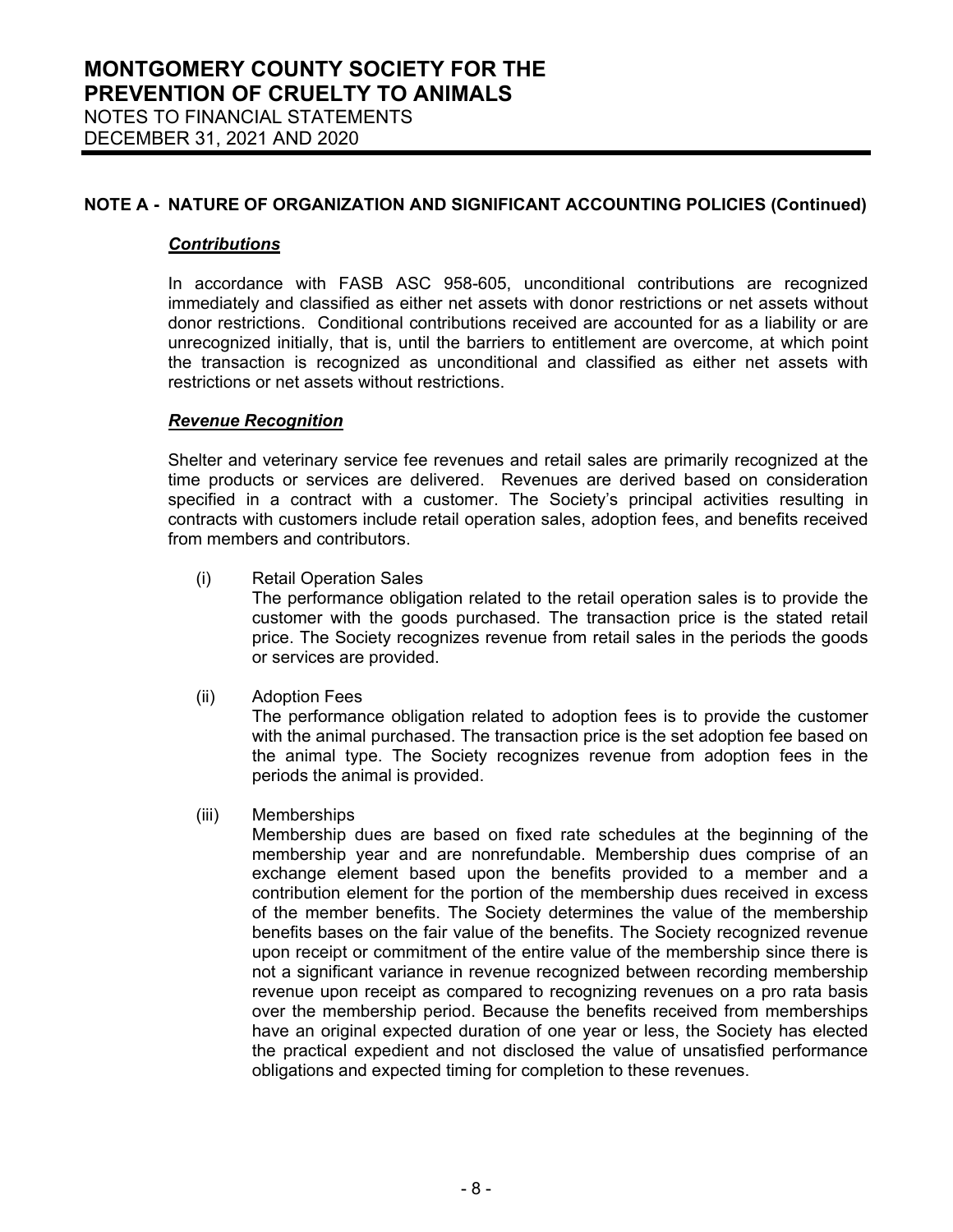## *Disaggregation of Revenue*

A portion of the Society's revenue is from contracts with customers for membership dues and retail sales. In the following table, revenue is disaggregated by the timing transfer of goods and services.

|                                                                                               | \$ 727,732 \$ 574,661      |      |
|-----------------------------------------------------------------------------------------------|----------------------------|------|
| Goods and services transferred at a point in time<br>Goods and services transferred over time | $$727,732$ $$574,661$<br>۰ |      |
|                                                                                               |                            | 2020 |

## *Financial Statement Presentation*

Under Financial Accounting Standards Board Accounting Standards Codification (FASB ASC) 958, the Society is required to report information regarding its financial position and activities according to two mutually exclusive classes according to the existence or absence of donor-imposed restrictions. See Net Assets with Donor Restrictions and Net Assets without Donor Restrictions.

### *Net Assets with Donor Restrictions*

The part of net assets of the Society that is subject to donor-imposed restrictions (donors include other types of contributors, including makers of certain grants). Some donors impose restrictions that are temporary in nature, for example, stipulating that resources be used after a specified date, for particular programs or services, or to acquire buildings or equipment. Other donors impose restrictions that are perpetual in nature, for example, stipulating that resources be maintained in perpetuity. Laws may extend those limits to investment returns from those resources and to other enhancements (diminishments) of those resources. Thus, those laws extend donor-imposed restrictions.

When a restriction expires, net assets with donor restrictions are reclassified to net assets without donor restrictions. Support that is restricted by the donor is reported as an increase in net assets without donor restrictions if the restriction expires in the same reporting period in which the support is received and recognized.

### *Net Assets without Donor Restrictions*

The part of net assets of the Society that is not subject to donor-imposed restrictions and may be used at the discretion of management and the board of directors.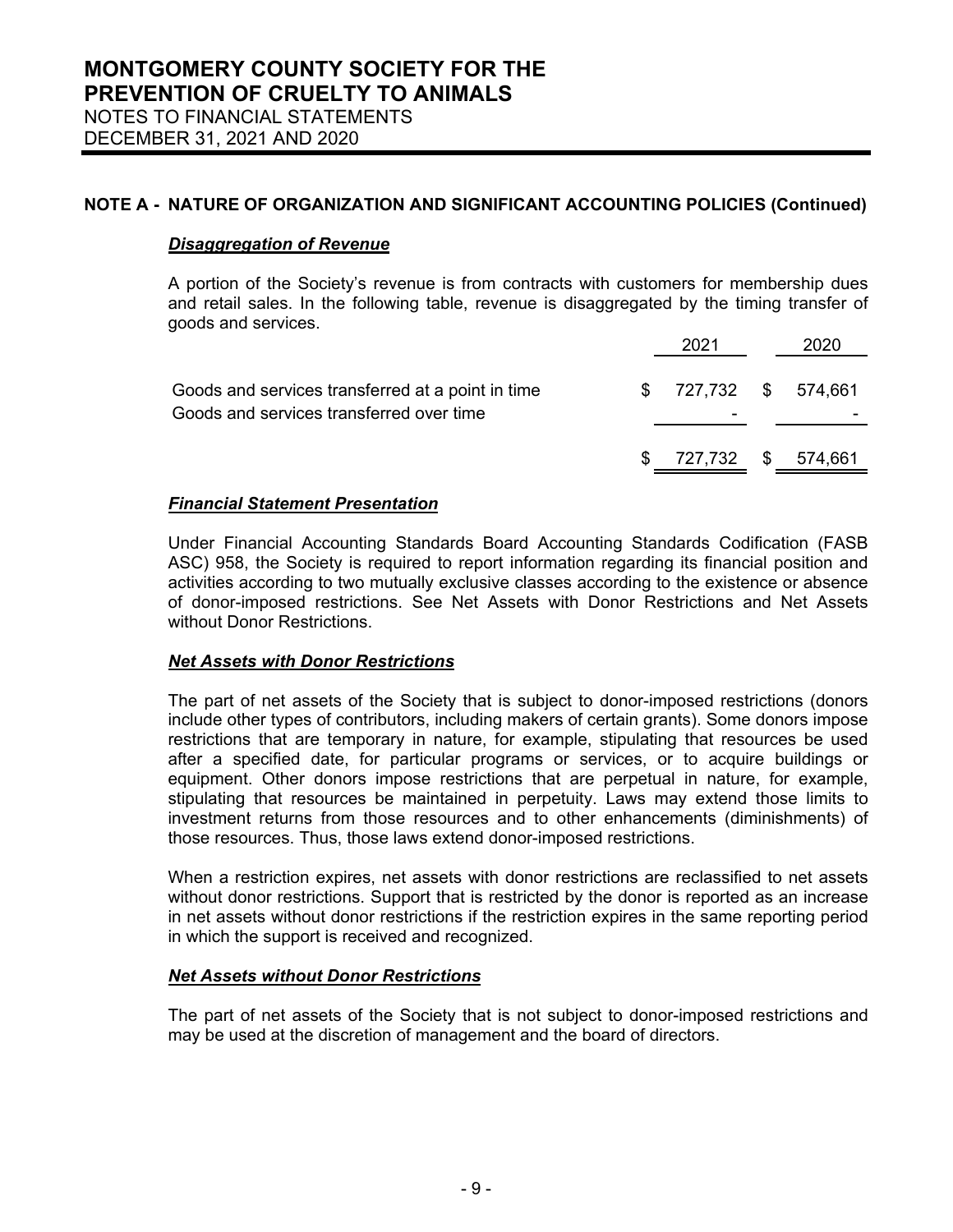#### *Investments*

Professional accounting standards require organizations to report investments at fair value and record unrealized gains and losses in the statements of activities.

#### *Cash*

Cash includes cash in bank and cash invested in money market or equivalent-type investments.

#### *Custodial Credit Risk*

The Society maintains its cash at various high-quality financial institutions. At times, such deposits may exceed federally insured limits and these amounts would be covered by other mechanisms such as private insurance. Management believes the credit risk related to these investments in minimal.

#### *Inventories*

Inventories, which are carried at cost, consist of supplies held by the Society.

#### *Land, Buildings and Equipment*

Land, buildings and equipment are carried at cost. Depreciation of buildings and equipment is provided over the estimated useful lives of the respective assets on a straight-line basis.

The useful lives of property and equipment for purposes of computing depreciation and amortization are:

|                                   | Years    |
|-----------------------------------|----------|
| Land improvements                 | $5-20$   |
| <b>Buildings and improvements</b> | $5 - 39$ |
| Motorized equipment               | $5 - 7$  |
| Office equipment                  | $5 - 7$  |

#### *Recently Issued Pronouncement*

During 2020, the Organization adopted the Financial Accounting Standards Board (FASB) Accounting Standards Update (ASU) 2014-09, *Revenue from Contracts with Customers*  (Topic 606) using the modified retrospective method. The core principle of ASU 2014-09 requires recognition of revenue to depict the transfer of goods or services to customers at an amount that reflects the consideration for what an organization expects it will receive in association with this exchange. The adoption of ASU 2014-09 did not impact the Organization's revenue recognition methodologies.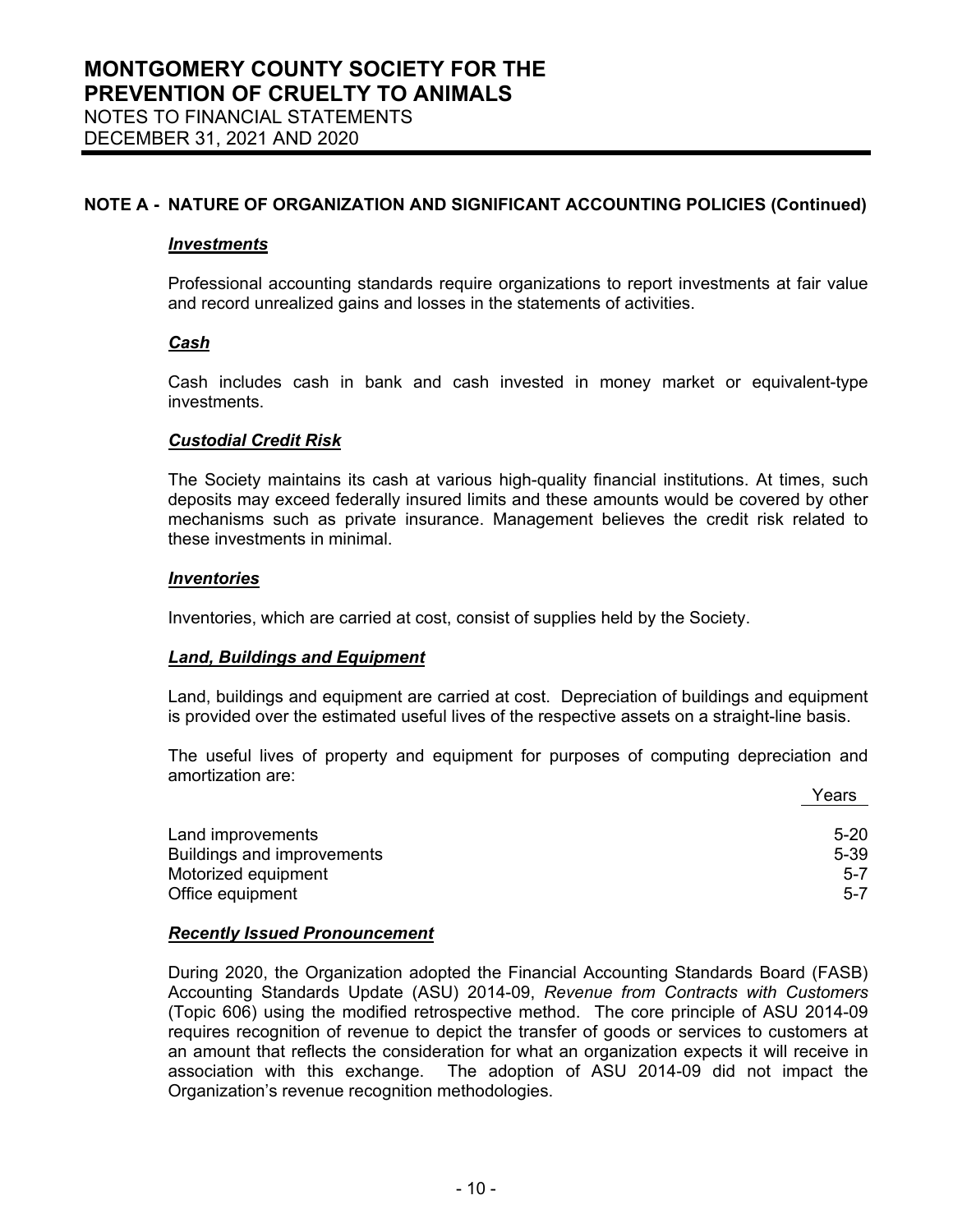#### *Reclassifications*

Certain accounts in the prior-year financial statements have been reclassified for comparative purposes to conform to the presentation in the current-year financial statements.

### *Date of Management's Review*

Management has evaluated subsequent events through April 21, 2022, the date which the financial statements were available to be issued.

## **NOTE B - INVESTMENTS AND FAIR VALUE MEASUREMENTS**

Professional accounting standards establish a framework for measuring fair value. That framework provides a fair value hierarchy that prioritizes the inputs to valuation techniques used to measure fair value into three broad levels.

*Level 1* inputs are unadjusted quoted prices for identical assets or liabilities in active markets that the Society has the ability to access. *Level 2* inputs are other than quoted prices that are observable for the asset or liability, either directly or indirectly through market corroboration, for substantially the full term of the financial instrument. *Level 3* inputs are unobservable inputs based on the assumptions used to measure assets and liabilities at fair value. The asset or liability's fair value measurement level within the fair value hierarchy is based on the lowest level of any input that is significant to the fair value measurement. The Society did not have Level 3 investments at December 31, 2021 and 2020.

In some cases, the inputs used to measure the fair value of an asset or a liability might be categorized within different levels of the fair value hierarchy. In those cases, the fair value measurement is categorized in its entirety in the same level of the fair value hierarchy as the lowest level input that is significant to the entire measurement. Assessing the significance of a particular input to entire measurement requires judgement, taking into account factors specific to the asset or liability. The categorization of an asset within the hierarchy is based upon the pricing transparency of the asset and does not necessarily correspond to the Society's assessment of the quality, risk, or liquidity profile of the asset or liability.

A significant portion of the Society's investment assets are classified as Level 1 because they comprise open-end mutual funds with readily determinable fair values based on daily redemption values. The Society invests in CDs traded in the financial markets. Those CDs and U.S. government obligations are valued by the custodians of the securities using pricing models based on credit quality, time to maturity, stated interest rates, and market-rate assumptions, and are classified within Level 2.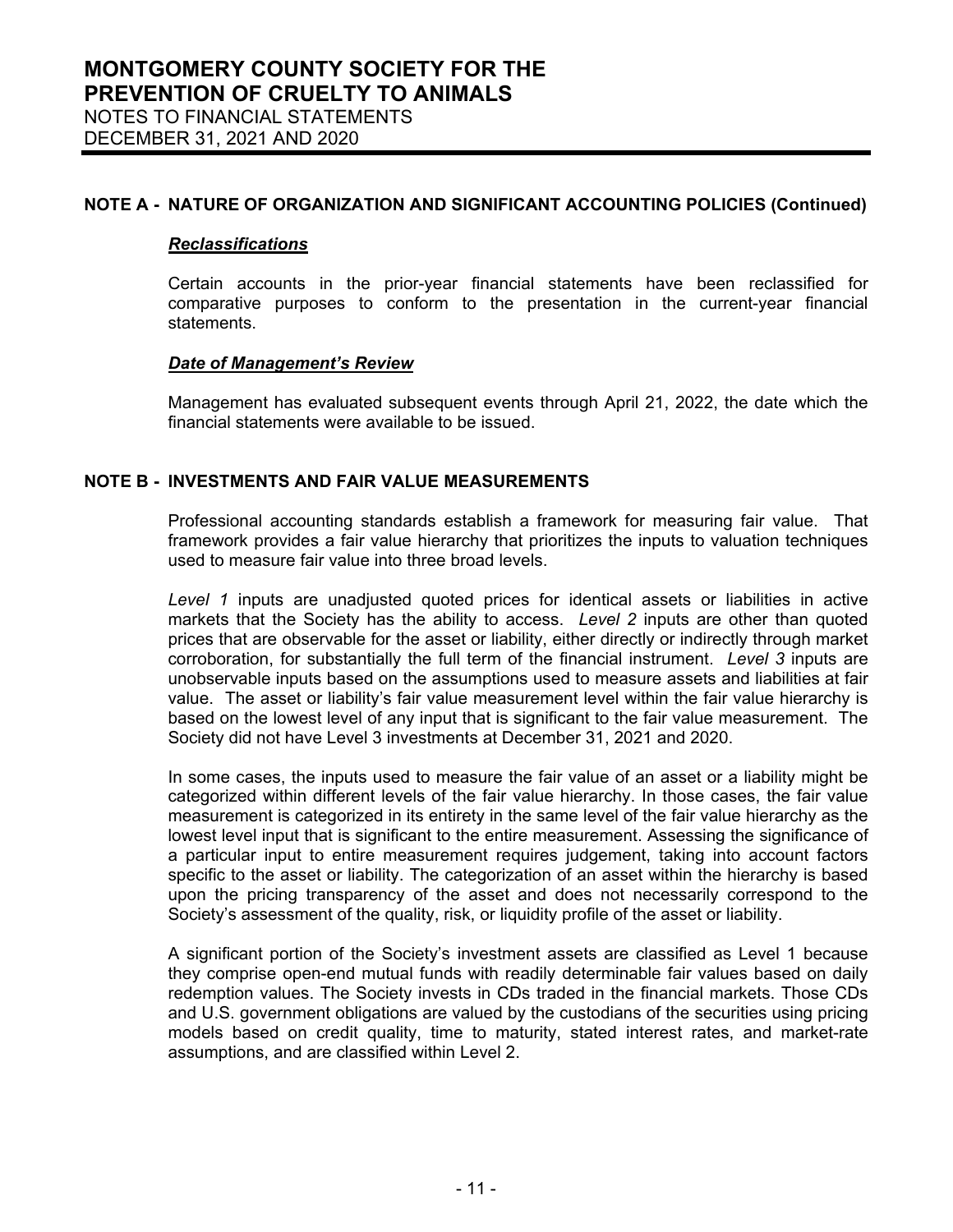## **NOTE B - INVESTMENTS AND FAIR VALUE MEASUREMENTS (Continued)**

The following table presents assets and liabilities measured at fair value on a recurring basis, except those measured at cost at December 31, 2021:

|                                                    |    |            | Fair Value Measures at 12/31/2021 Using<br>Quoted Prices in |                                                                   |    |                                                     |  |  |
|----------------------------------------------------|----|------------|-------------------------------------------------------------|-------------------------------------------------------------------|----|-----------------------------------------------------|--|--|
| Assets                                             |    | Total      |                                                             | <b>Active Markets for</b><br><b>Identical Assets</b><br>(Level 1) |    | Significant Other<br>Observable Inputs<br>(Level 2) |  |  |
| Cash and money market funds (at cost)<br>Equities: | \$ | 1,930,710  | \$                                                          |                                                                   | \$ |                                                     |  |  |
| Mutual funds - domestic                            |    | 34,806,671 |                                                             | 34,806,671                                                        |    |                                                     |  |  |
| Mutual funds - international                       |    | 3,680,905  |                                                             | 3,680,905                                                         |    |                                                     |  |  |
| Fixed Income:                                      |    |            |                                                             |                                                                   |    |                                                     |  |  |
| Mutual funds - U.S. Government obligations         |    | 358,276    |                                                             | 358,276                                                           |    |                                                     |  |  |
| U.S. Government obligations                        |    | 441,589    |                                                             |                                                                   |    | 441,589                                             |  |  |
| Mutual funds - Corporate bonds                     |    | 10,451,601 |                                                             | 10,451,601                                                        |    |                                                     |  |  |
| Corporate bonds                                    |    | 8,824,449  |                                                             |                                                                   |    | 8,824,449                                           |  |  |
| Certificates of deposit                            |    | 302,842    |                                                             | 302,842                                                           |    |                                                     |  |  |
|                                                    | S  | 60,797,043 | \$                                                          | 49,600,295                                                        | \$ | 9,266,038                                           |  |  |

The following table presents assets and liabilities measured at fair value on a recurring basis, except those measured at cost at December 31, 2020:

|                                                    |    |            |    | Fair Value Measures at 12/31/20 Using                                          |    |                                                            |  |
|----------------------------------------------------|----|------------|----|--------------------------------------------------------------------------------|----|------------------------------------------------------------|--|
| Assets                                             |    | Total      |    | Quoted Prices in<br>Active Markets for<br><b>Identical Assets</b><br>(Level 1) |    | <b>Significant Other</b><br>Observable Inputs<br>(Level 2) |  |
| Cash and money market funds (at cost)<br>Equities: | \$ | 1,830,522  | \$ |                                                                                | \$ |                                                            |  |
| Mutual funds - domestic                            |    | 29,746,317 |    | 29,746,317                                                                     |    |                                                            |  |
| Mutual funds - international                       |    | 3,445,955  |    | 3,445,955                                                                      |    |                                                            |  |
| Fixed Income:                                      |    |            |    |                                                                                |    |                                                            |  |
| Mutual funds - U.S. Government obligations         |    | 359,070    |    | 359,070                                                                        |    |                                                            |  |
| U.S. Government obligations                        |    | 75,554     |    |                                                                                |    | 75,554                                                     |  |
| Mutual funds - Corporate bonds                     |    | 9,211,055  |    | 9,211,055                                                                      |    |                                                            |  |
| Corporate bonds                                    |    | 8,651,840  |    |                                                                                |    | 8,651,840                                                  |  |
| Certificates of deposit                            |    | 311,520    |    | 311,520                                                                        |    |                                                            |  |
|                                                    | S  | 53,631,833 | \$ | 43,073,917                                                                     | \$ | 8,727,394                                                  |  |

Investment fees in 2021 and 2020 were \$325,730 and \$274,267, respectively.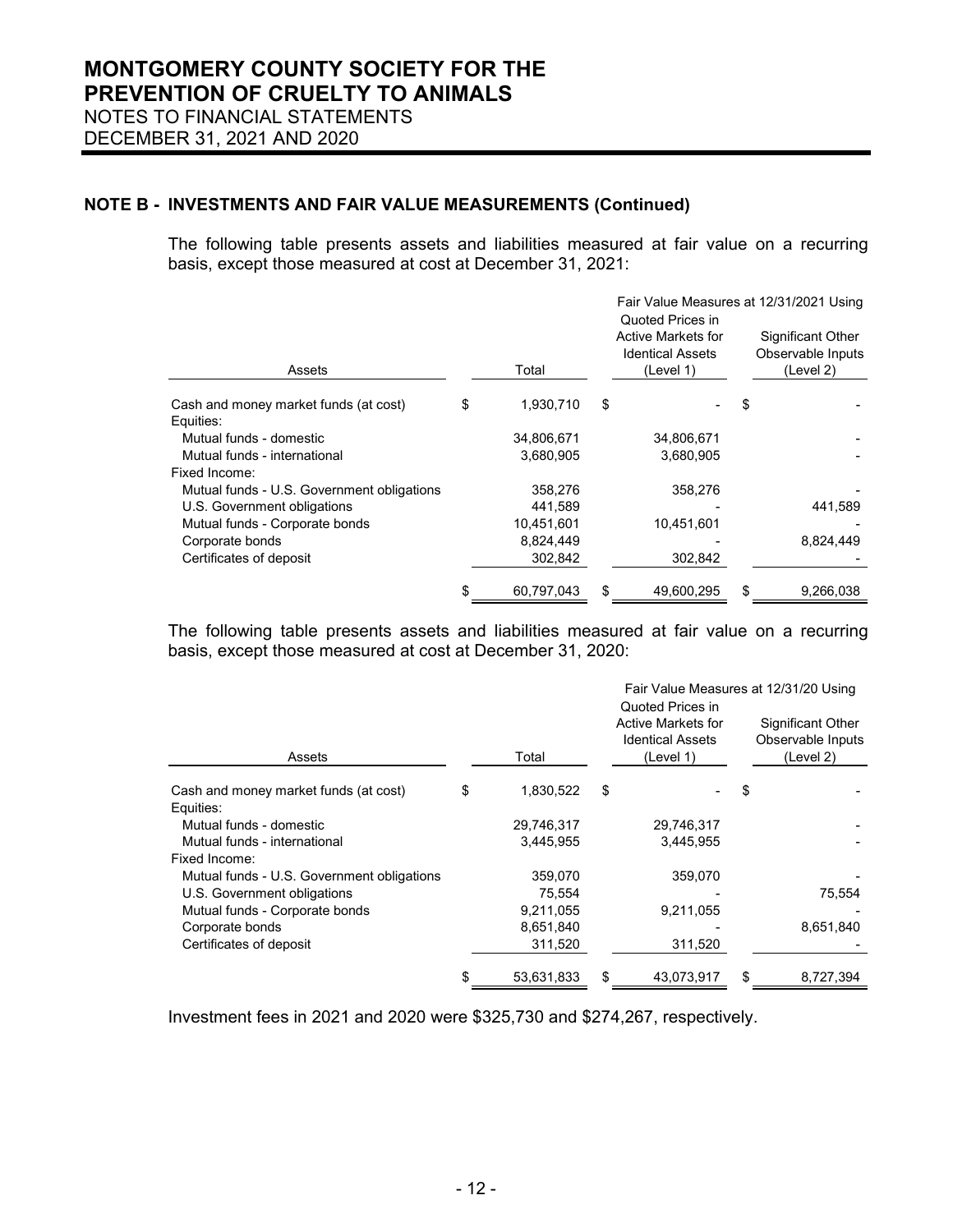## **NOTE C - LAND, BUILDINGS AND EQUIPMENT**

Land, buildings and equipment consist of the following:

|                                   | 2021 |             | 2020            |
|-----------------------------------|------|-------------|-----------------|
|                                   |      |             |                 |
| Main shelter                      |      |             |                 |
| Land                              | \$   | 19,100      | \$<br>19,100    |
| Land improvements                 |      | 121,387     | 121,387         |
| <b>Buildings and improvements</b> |      | 2,140,555   | 2,140,555       |
| Motorized equipment               |      | 269,302     | 459,512         |
| Office equipment                  |      | 471,198     | 461,201         |
| Branch shelter, Perkiomenville    |      |             |                 |
| Land                              |      | 22,500      | 22,500          |
| Land improvements                 |      | 102,176     | 102,176         |
| <b>Buildings and improvements</b> |      | 1,443,497   | 1,443,497       |
| Motorized equipment               |      | 84,418      | 84,418          |
| Office equipment                  |      | 206,080     | 202,213         |
| Branch shelter, Abington          |      |             |                 |
| Land                              |      | 48,750      | 48,750          |
| Land improvements                 |      | 16,312      | 16,312          |
| <b>Building and improvements</b>  |      | 1,414,660   | 1,414,660       |
| Office equipment                  |      | 45,886      | 44,319          |
|                                   |      | 6,405,821   | 6,580,600       |
| Accumulated depreciation          |      | (4,778,144) | (4,858,845)     |
|                                   |      |             |                 |
|                                   | \$   | 1,627,677   | \$<br>1,721,755 |

## **NOTE D - NET ASSETS**

Net assets with donor restrictions for capital projects consist of the following:

|                                |   | 2021      | 2020          |
|--------------------------------|---|-----------|---------------|
| Mary S.T. Bush Restricted Fund | S | 420,939   | \$<br>373,431 |
| Fehr Fund                      |   | 99,120    | 100,056       |
| Mazer Fund                     |   | 493,458   | 499,099       |
|                                | S | 1,013,517 | \$<br>972,586 |